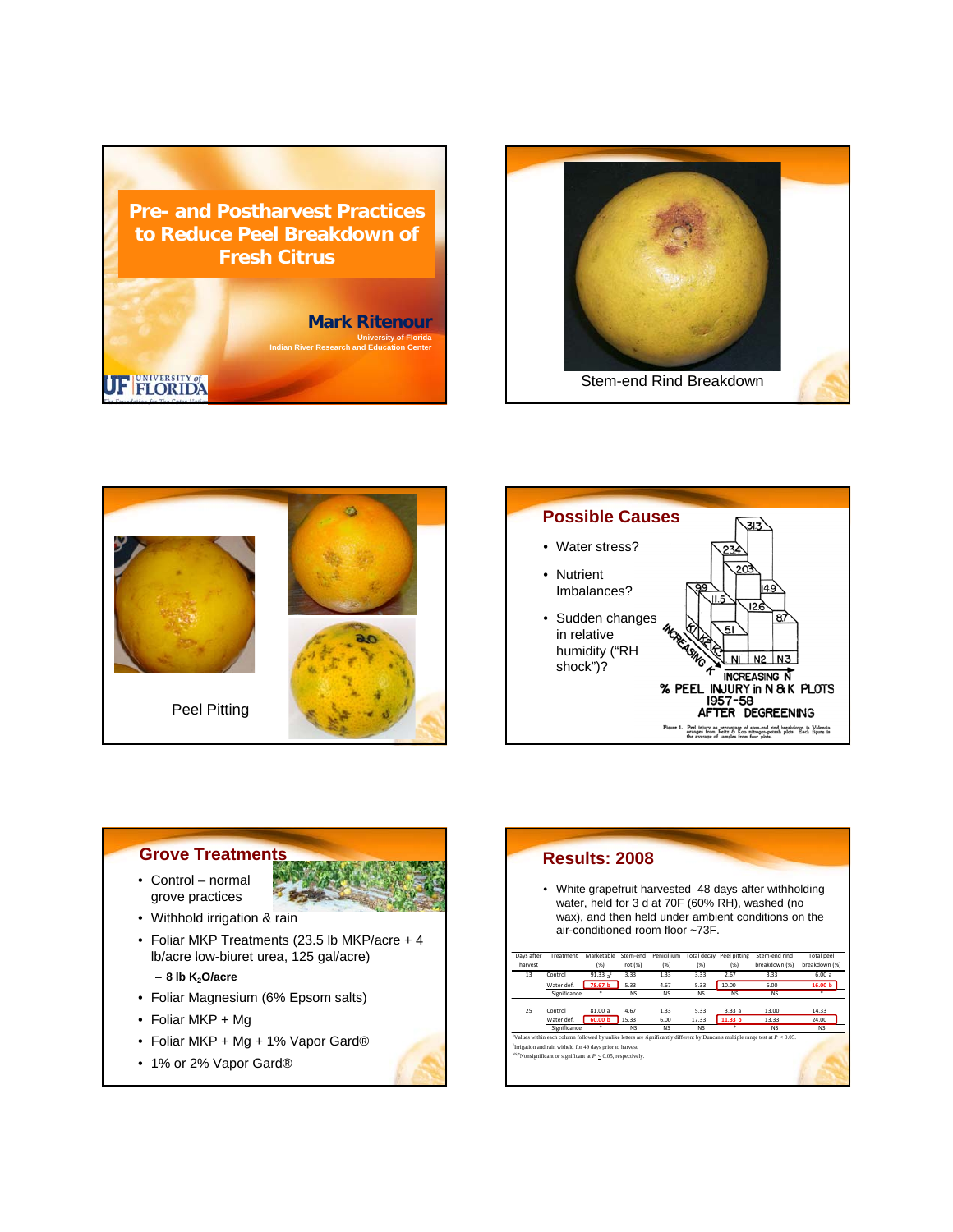| <b>Results: 2008</b>                                                                                                                                                                                                                  |                      |              |                                |           |           |                    |                    |  |  |
|---------------------------------------------------------------------------------------------------------------------------------------------------------------------------------------------------------------------------------------|----------------------|--------------|--------------------------------|-----------|-----------|--------------------|--------------------|--|--|
|                                                                                                                                                                                                                                       |                      |              |                                |           |           |                    |                    |  |  |
| Star Ruby red grapefruit harvested two weeks after<br>٠<br>commercial MKP application, held for 4 d at 73F (60%)<br>RH), washed (no wax), and then held under ambient<br>conditions on the air-conditioned room floor $\approx 73$ F. |                      |              |                                |           |           |                    |                    |  |  |
| Harvest <sup>2</sup>                                                                                                                                                                                                                  | Days after           | Treatment    | Marketable Total decay Pitting |           |           | Stem-end rind      | <b>Total peel</b>  |  |  |
| (weeks)                                                                                                                                                                                                                               | harvest <sup>y</sup> |              | (%)                            | (% )      | (% )      | breakdown (%)      | breakdown (%)      |  |  |
| 7                                                                                                                                                                                                                                     | 75                   | Control      | $70.50a^x$                     | 1.00      | 1.00      | 27.50a             | 27.50a             |  |  |
|                                                                                                                                                                                                                                       |                      | MKP          | 86.50 b                        | 1.00      | 1.50      | 11.00 <sub>b</sub> | 11.00 <sub>b</sub> |  |  |
|                                                                                                                                                                                                                                       |                      | Significance | **                             | <b>NS</b> | <b>NS</b> | **                 | **                 |  |  |
|                                                                                                                                                                                                                                       |                      |              |                                |           |           |                    |                    |  |  |
| 3                                                                                                                                                                                                                                     | 27                   | Control      | 82.58                          | 10.25     | 1.67      | 7.67 a             | 9.33a              |  |  |
|                                                                                                                                                                                                                                       |                      | MKP          | 85.70                          | 9.66      | 0.67      | 2.64 <sub>b</sub>  | 2.97 <sub>b</sub>  |  |  |
|                                                                                                                                                                                                                                       |                      | Significance | <b>NS</b>                      | <b>NS</b> | <b>NS</b> | ٠                  | ٠                  |  |  |
|                                                                                                                                                                                                                                       |                      |              |                                |           |           |                    |                    |  |  |
| 4                                                                                                                                                                                                                                     | 12                   | Control      | 64.32 b                        | 2.52      | 6.87      | 25.32a             | 32.10a             |  |  |
|                                                                                                                                                                                                                                       |                      | MKP          | 72.89 a                        | 3.19      | 4.61      | 18.89 b            | 23.50 <sub>b</sub> |  |  |
|                                                                                                                                                                                                                                       |                      | Significance | ***                            | <b>NS</b> | <b>NS</b> | ***                | ***                |  |  |

## **Results: 2009** • Fruit held 2 to 4 days at 70F (60% RH), washed & waxed (carnauba), and then held under ambient conditions on the air-conditioned room floor ~73F. **Peel Breakdown (%) Grapefruit 1 Grapefruit 2 Valencia Control 40.3ab 46.2 33.9a MKP 29.1abc 28.2 22.7ab Mg 21.6abc 27.8 19.5b**

**MKP + Mg 2.6c Vapor Gard® 12.5c 17.6 10.7bc**





## **Postharvest Treatments** • Relative humidities held ~3 days before packingline treatments.  $-30\%$ , 60%, or  $\geq 95\%$ • Fungicides – Thiabendazole or Imazalil • Wax vs. no-wax (carnauba) • No rinse of detergent

## **Results**

• Star Ruby grapefruit harvested March 11, 2008, held for 3 d at 73F & indicated RH, given packingline treatments, then held under ambient conditions on the air-conditioned room floor ~73F. Evaluated 49 d after harvest.

|    | Pre-run Packingline | Marketable  | Stem-end  | Penicillium | <b>Total decay</b> | Pitting           | Stem-end rind | <b>Total peel</b> |
|----|---------------------|-------------|-----------|-------------|--------------------|-------------------|---------------|-------------------|
|    | RH (%) treatment    | (%)         | rot (%)   | (%)         | (%)                | (%)               | breakdown (%) | breakdown (%)     |
| 30 | Wax                 | 24.51 $d^2$ | 43.01a    | 2.29ab      | 51.16a             | 16.23a            | 13.44a        | 23.90a            |
| 55 | Wax                 | 35.29 d     | 46.25a    | 4.62ab      | 49.82 a            | 8.72 <sub>b</sub> | 7.74ab        | 14.89 ab          |
| 95 | Wax                 | 62.89 bc    | 26.41 abc | 3.41ab      | 29.75 b 0.50 de    |                   | 6.85 ab       | 6.85c             |
|    |                     |             |           |             |                    |                   |               |                   |
|    |                     |             |           |             |                    |                   |               |                   |
|    |                     |             |           |             |                    |                   |               |                   |
|    |                     |             |           |             |                    |                   |               |                   |
|    |                     |             |           |             |                    |                   |               |                   |
|    |                     |             |           |             |                    |                   |               |                   |
|    |                     |             |           |             |                    |                   |               |                   |